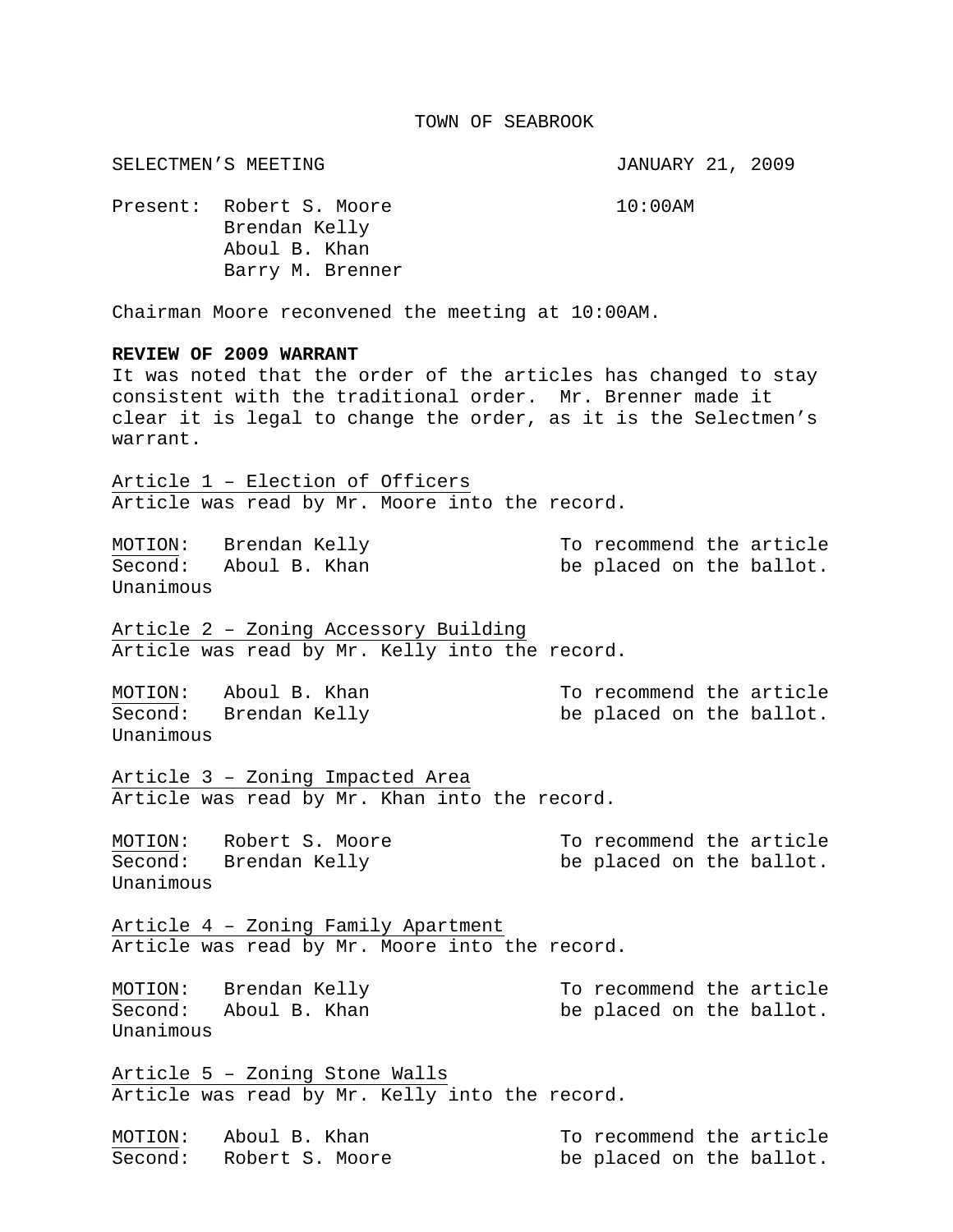SELECTMEN'S MEETING  $-2-$  JANUARY 21, 2009

Unanimous

Article 6 – Zoning Fertilizer Article was read by Mr. Khan into the record.

MOTION: Robert S. Moore To recommend the article Second: Brendan Kelly be placed on the ballot. Unanimous

Article 7 – Wind Turbines Article was read by Mr. Moore into the record.

This article adopts the state law with a little more restrictions.

MOTION: Brendan Kelly To recommend the article Second: Aboul B. Khan be placed on the ballot. Unanimous

Article 8 – I-95 Water Main The selectmen feels this is the most important article on the warrant and if it doesn't pass could have potential problems.

MOTION: Aboul B. Khan To recommend the article Be placed on the ballot.

Mr. Brenner said legal counsel has reviewed the entire warrant.

Second: Brendan Kelly Unanimous

Angeljean questioned the notes after each article and if there were any restrictions. Mr. Brenner said no they are just for reference only not included in the article.

Article 9 – Operating Budget Article was read by Mr. Khan into the record.

Don Hawkins spoke about the default budget and said the budget committee members have concerns with the way the numbers were derived at. They would just like clarification. He gave a brief overview of the items they are concerned with. He said that after research he has learned that the selectmen can go back and review the default and can also change up to the point that the ballot is printed. The budget committee is requesting that the selectmen go back and review the default budget.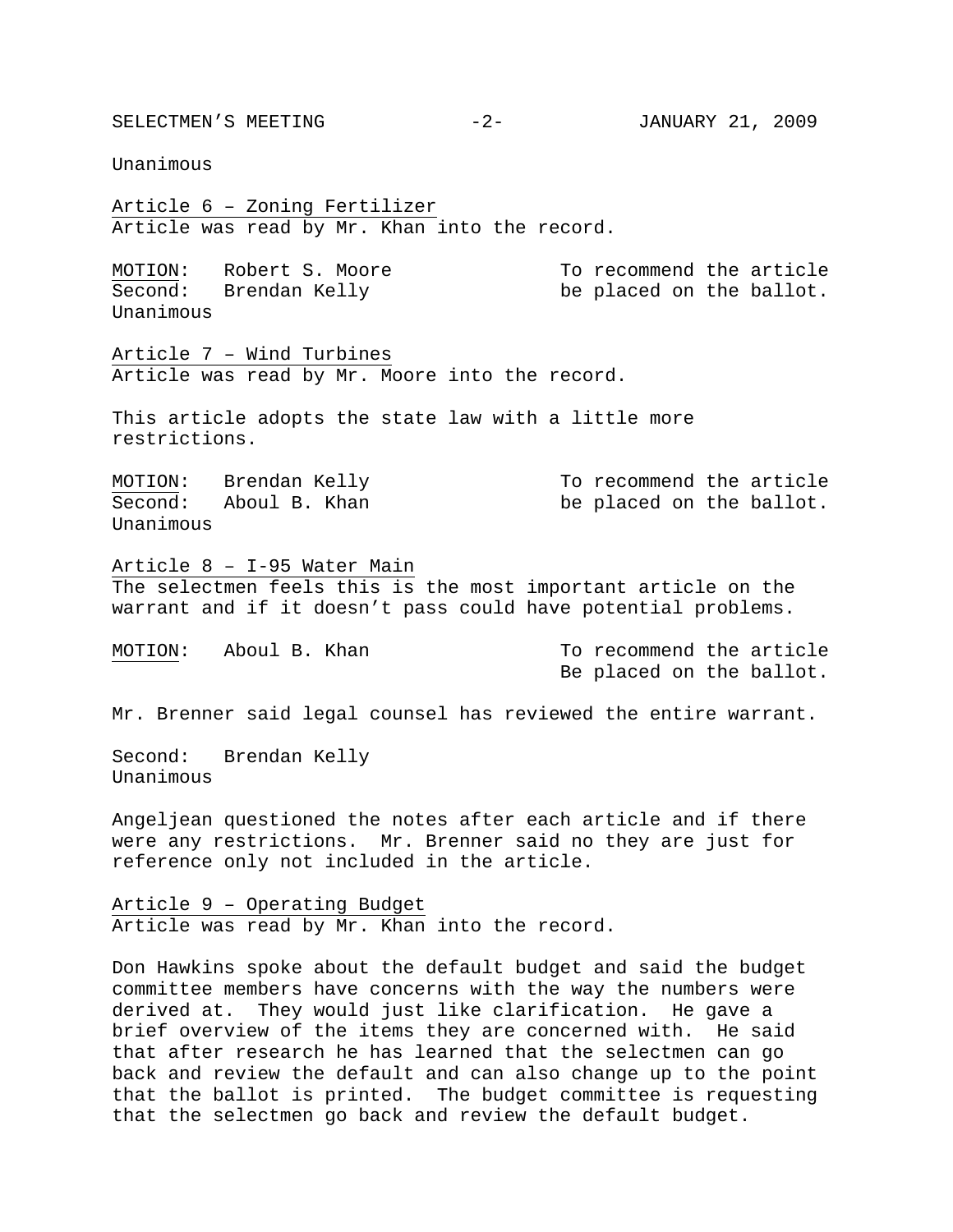SELECTMEN'S MEETING -3- JANUARY 21, 2009 Mr. Moore commented that there has been years when a default budget is larger than the operating budget. Mr. Brenner said he is looking into a couple of the areas that the budget committee spoke of. Mrs. Wood also commented on how the default budget is calculated. MOTION: Robert S. Moore To recommend the article Second: Brendan Kelly be placed on the ballot Unanimous with default budget subject to change. Article 10 – SFA Contract Article was read by Mr. Moore into the record. MOTION: Brendan Kelly To recommend the article Second: Aboul B. Khan be placed on the ballot. Unanimous Article 11 – SPA Contract Article was read by Mr. Kelly into the record. Mr. Moore said the unions have not received a cost of living increase and we are not keeping with surrounding communities. MOTION: Aboul B. Khan To recommend the article Second: Brendan Kelly be placed on the ballot. Unanimous Paula Wood mentioned the sidebar agreement for this article and contract. She read a quote on the cost items and said it includes any benefit. She said she spoke to both the LGC and DRA. They both have said they do not get involved with contracts but they strongly suggested it should be disclosed in the article. She said it is a line item in the budget and is raised and appropriated. Article 12 – SSEA Contract Article was read by Mr. Khan into the record. MOTION: Robert S. Moore To recommend the article Second: Brendan Kelly be placed on the ballot.

Article 13 – SEA Contract Article was read by Mr. Moore into the record.

Unanimous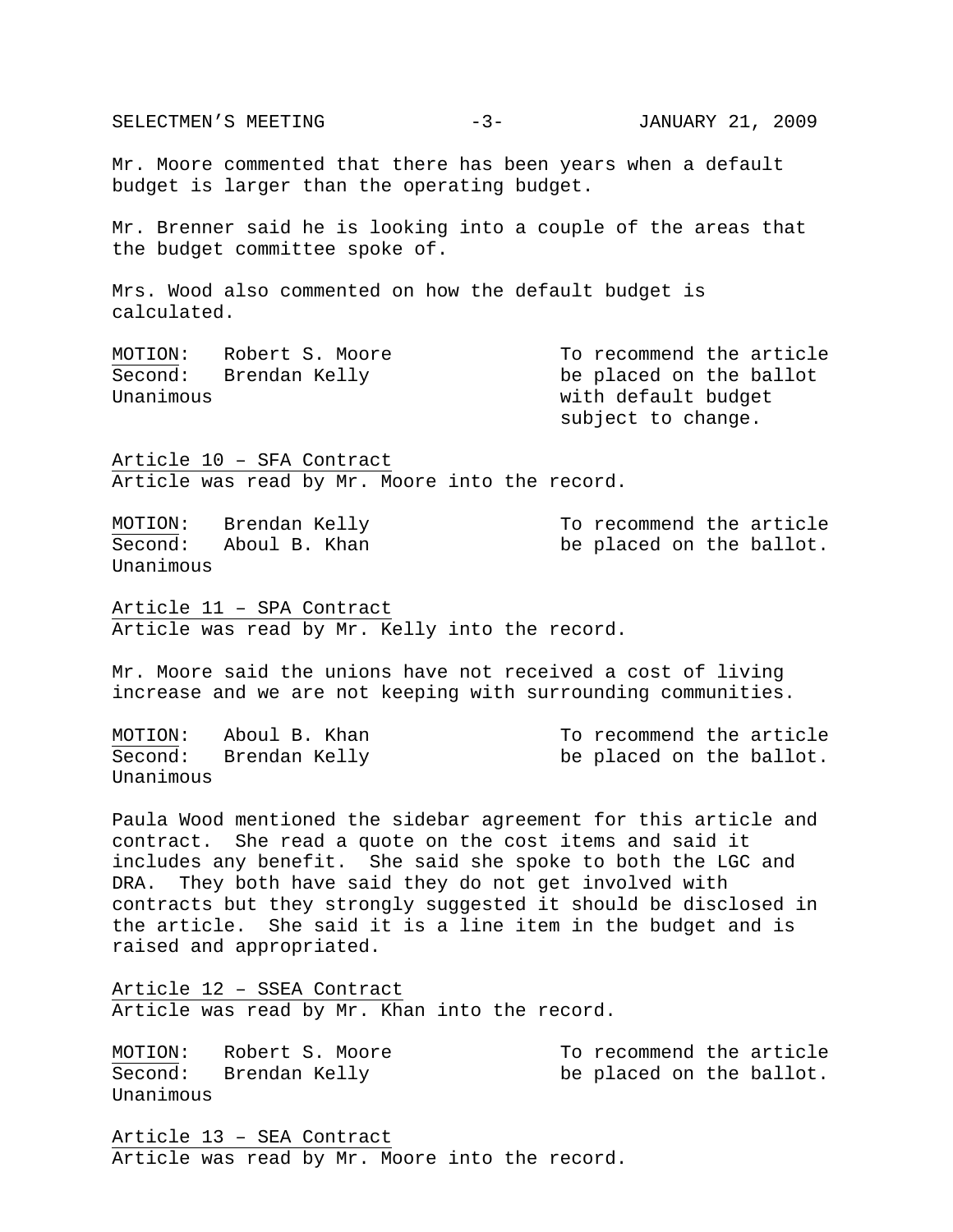SELECTMEN'S MEETING  $-4-$  JANUARY 21, 2009 MOTION: Brendan Kelly To recommend the article  $\overline{\text{Second}}$ : Aboul B. Khan be placed on the ballot. Unanimous Article 14 – Human Service Agencies Article was read by Mr. Kelly into the record. Mr. Brenner said most are level funded and gave the list of the few who requested increases. MOTION: Aboul B. Khan To recommend the article Second: Robert S. Moore be placed on the ballot. Unanimous Article 15 – Library Books Article was read by Mr. Khan into the record. MOTION: Robert S. Moore To recommend the article Second: Brendan Kelly be placed on the ballot. Unanimous Article 16 – Police Cruisers (2) Article was read by Mr. Moore into the record. Mr. Brenner said this is for the replacement of 2 vehicles. MOTION: Brendan Kelly To recommend the article Second: Aboul B. Khan be placed on the ballot. Unanimous Article 17 – Renovations to Police Station Article was read by Mr. Kelly into the record. MOTION: Aboul B. Khan To recommend the article Second: Robert S. Moore be placed on the ballot. Unanimous Article 18 – Rehabilitation of Well Article was read by Mr. Khan into the record. MOTION: Robert S. Moore To recommend the article Second: Brendan Kelly be placed on the ballot. Unanimous Article 19 – Truck Water Department Article was read by Mr. Moore into the record.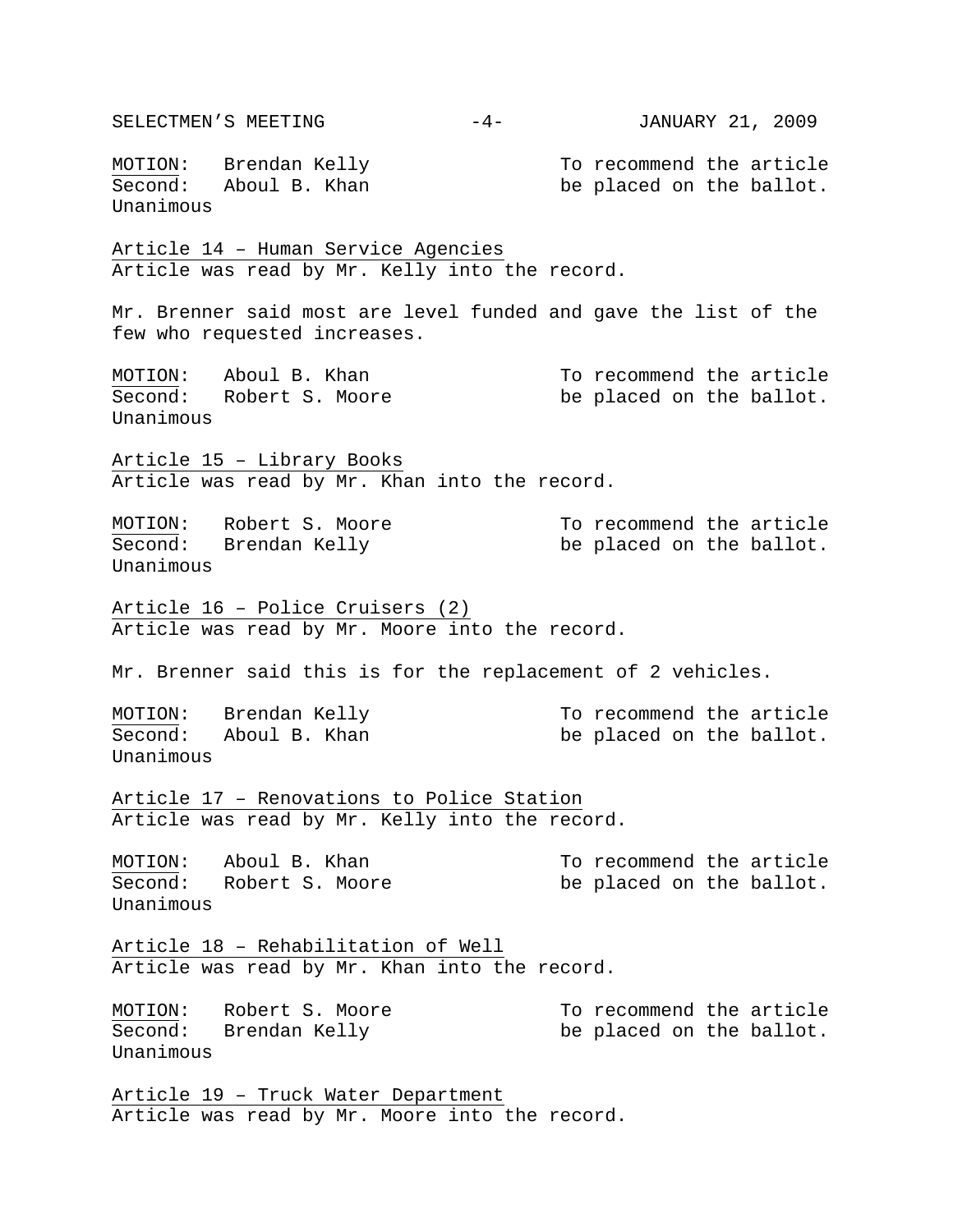| Paula Wood said she is concerned with the wording of the<br>authorizing the sale/trade. It was supposed to be changed and<br>it is the same as last year. She is looking for a commitment<br>from the selectmen that they will get rid of the old vehicles.<br>Mr. Moore explained what happened last year. He said maybe the<br>vehicles should just be hauled off to a junkyard. The board<br>agreed they would get rid of the old vehicles no matter what. |                                                                                                        |  |  |  |  |  |  |
|---------------------------------------------------------------------------------------------------------------------------------------------------------------------------------------------------------------------------------------------------------------------------------------------------------------------------------------------------------------------------------------------------------------------------------------------------------------|--------------------------------------------------------------------------------------------------------|--|--|--|--|--|--|
| Article 20 - Master Plan Phase II<br>Article was read by Mr. Kelly into the record.                                                                                                                                                                                                                                                                                                                                                                           |                                                                                                        |  |  |  |  |  |  |
| Sue Foote asked to include the words for a non-lapsing account<br>for 2-years.                                                                                                                                                                                                                                                                                                                                                                                |                                                                                                        |  |  |  |  |  |  |
| MOTION: Aboul B. Khan<br>Second: Brendan Kelly<br>Unanimous                                                                                                                                                                                                                                                                                                                                                                                                   | To recommend the article<br>be placed on the ballot<br>with the request to add<br>non-lapsing account. |  |  |  |  |  |  |
| Article 21 - Improvements to Town Streets<br>Article was read by Mr. Khan into the record.                                                                                                                                                                                                                                                                                                                                                                    |                                                                                                        |  |  |  |  |  |  |
| MOTION: Robert S. Moore<br>Second: Brendan Kelly<br>Unanimous                                                                                                                                                                                                                                                                                                                                                                                                 | To recommend the article<br>be placed on the ballot.                                                   |  |  |  |  |  |  |
| Article 22 - Improvements to Town Drainage<br>Article was read by Mr. Moore into the record.                                                                                                                                                                                                                                                                                                                                                                  |                                                                                                        |  |  |  |  |  |  |
| MOTION: Brendan Kelly<br>Second: Aboul B. Khan<br>Unanimous                                                                                                                                                                                                                                                                                                                                                                                                   | To recommend the article<br>be placed on the ballot.                                                   |  |  |  |  |  |  |
| Article 23 - Truck Sewer Department<br>Article was read by Mr. Kelly into the record.                                                                                                                                                                                                                                                                                                                                                                         |                                                                                                        |  |  |  |  |  |  |
| Aboul B. Khan<br>MOTION:<br>Second: Robert S. Moore<br>Unanimous                                                                                                                                                                                                                                                                                                                                                                                              | To recommend the article<br>be placed on the ballot.                                                   |  |  |  |  |  |  |
| Article 24 - Truck Sewer Department<br>Article was read by Mr. Khan into the record.                                                                                                                                                                                                                                                                                                                                                                          |                                                                                                        |  |  |  |  |  |  |
| Robert S. Moore<br>MOTION:<br>Second:<br>Brendan Kelly<br>Unanimous                                                                                                                                                                                                                                                                                                                                                                                           | To recommend the article<br>be placed on the ballot.                                                   |  |  |  |  |  |  |

SELECTMEN'S MEETING -5- JANUARY 21, 2009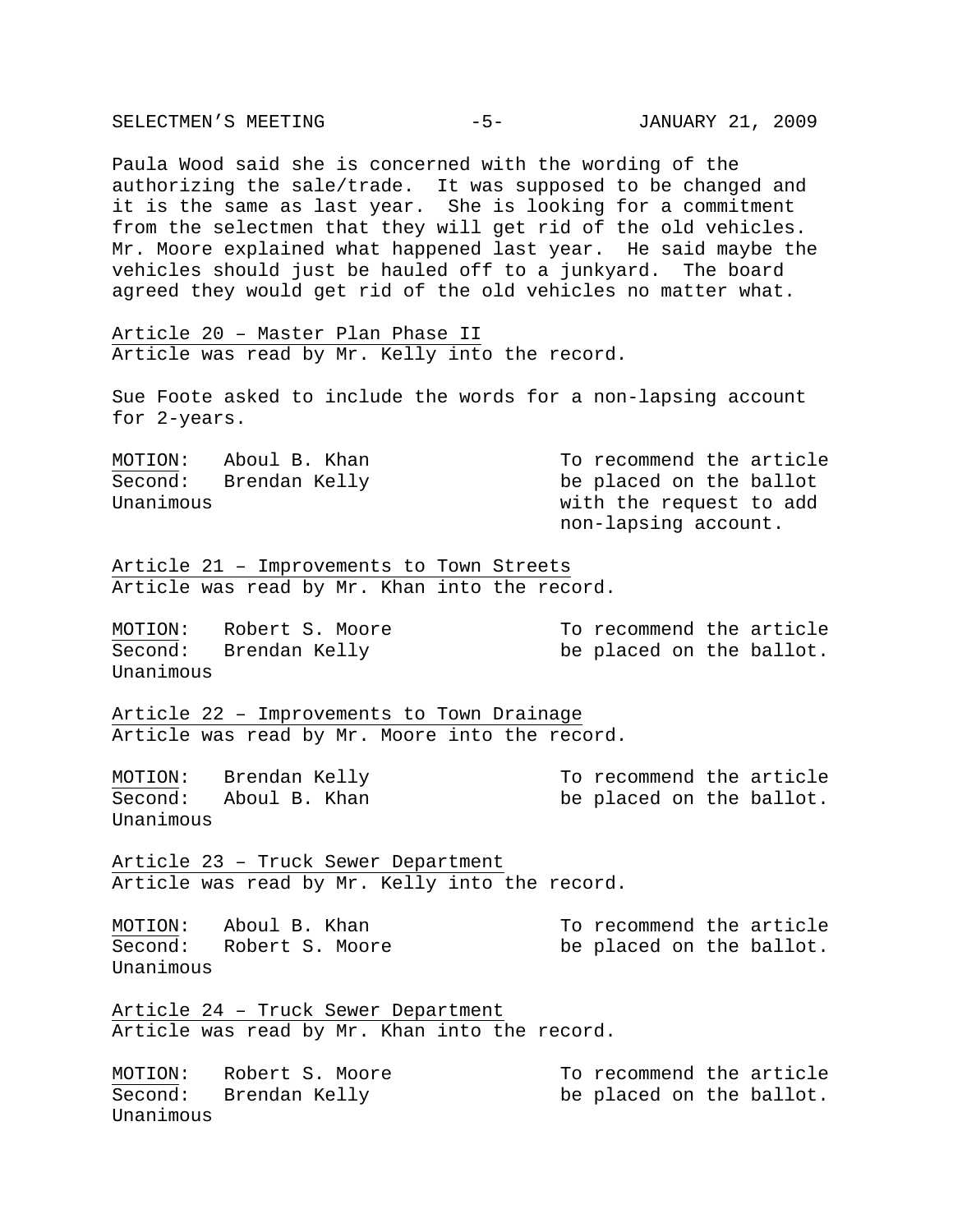SELECTMEN'S MEETING  $-6$ - JANUARY 21, 2009

Article 25 – Heating/Air Conditioning Rec Center Article was read by Mr. Moore into the record.

| MOTION:   | Brendan Kelly |  |  |  |  | To recommend the article |  |
|-----------|---------------|--|--|--|--|--------------------------|--|
| Second:   | Aboul B. Khan |  |  |  |  | be placed on the ballot. |  |
| Unanimous |               |  |  |  |  |                          |  |

Article 26 – Cemetery Monuments Article was read by Mr. Kelly into the record.

Second: Robert S. Moore be placed on the ballot. Unanimous

MOTION: Aboul B. Khan To recommend the article

Article 27 – Council on Aging Article was read by Mr. Khan into the record.

Mr. Brenner said the selectmen had a request from TASC for funding. The selectmen will not be recommending an article for the TASC program this year.

Unanimous

MOTION: Brendan Kelly To recommend the article Second: Aboul B. Khan be placed on the ballot.

Article 28 – Revolving Account Police Article was read by Mr. Kelly into the record.

Paula Wood questioned how the Town would get the 20% administrative fee if the money goes into the account and the article says it could only be used for police details. Mr. Brenner explained it would cover all the direct costs first and any remaining money would be transferred to the general fund as revenue. He said the wording is directly from the DRA and the RSA's. She asked if the money keeps accumulating where would the money be spent. Mr. Brenner said after all expenses were paid it would go to the general fund to offset the tax rate.

Don Hawkins said he would like to see the formula include the FICA and retirement for the officer then includes the 20%. He doesn't know if the 20% is actually covering the administrative costs.

Paula Wood said last week the Finance Office Manager said the 20% does not cover the actual costs. Mr. Brenner said he does not believe that was the comment. What she said is there is \$10K remaining to cover the indirect costs and we do not know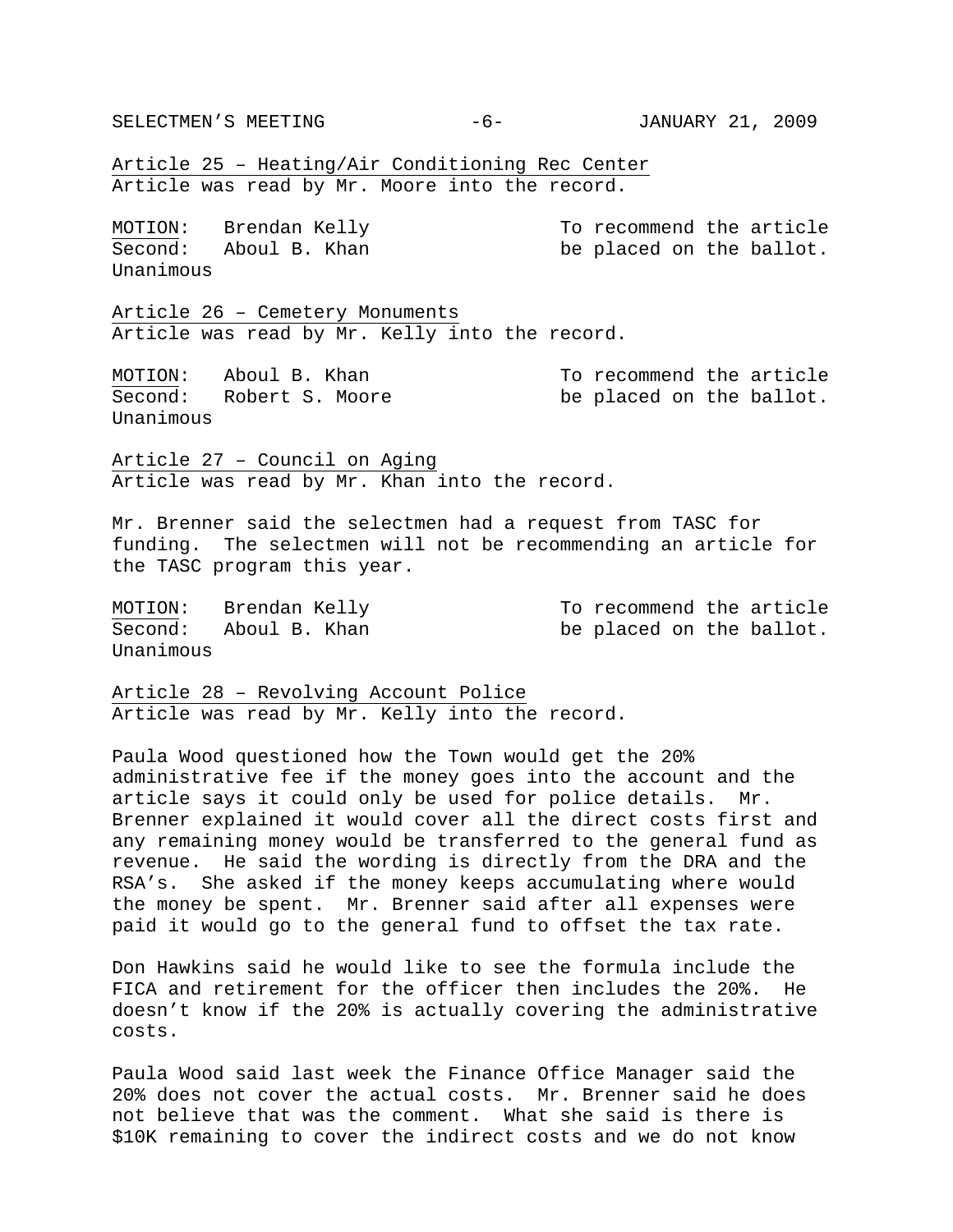SELECTMEN'S MEETING -7- JANUARY 21, 2009

what the indirect cost is. There would need to be an analysis to determine if the cost is offset.

Paula Wood pointed out that account 229 is in the budget to be raised and appropriated. Mr. Brenner explained the definition of an economic cost item per the collective bargaining.

MOTION: Aboul B. Khan To recommend the article Second: Robert S. Moore be placed on the ballot. Unanimous

Article 29 – Revolving Account Fire Article was read by Mr. Khan into the record.

Paula Wood commented she is usually not in favor of revolving accounts but this one she is, as it would give the taxpayers a break. She said if this article could be changed why can't article 28 be changed. Mr. Brenner explained what they saw first was a draft, which has been reviewed by legal counsel and legal counsel recommended the changes.

Sue Foote asked if the same type of wording could be used in article 28. Mr. Brenner explained the RSA to establish revolving accounts is very restrictive.

| MOTION:   | Robert S. Moore |  | To recommend the article |  |                          |  |
|-----------|-----------------|--|--------------------------|--|--------------------------|--|
| Second:   | Brendan Kelly   |  |                          |  | be placed on the ballot. |  |
| Unanimous |                 |  |                          |  |                          |  |

Mr. Brenner said in 2008 the tax rate was \$4.77, which was reduced 11.5% over 2007. The tax impact for 2009 is estimated at \$4.90.

Mr. Khan asked for an explanation on article 29 for the public. Mr. Brenner said first and foremost it is to replace ambulances. Once accomplished the funds would be used for other ambulance services. Currently the account has about \$260K.

Mr. Moore said it should be noted this figure for the tax rate is the municipal budget only, which is only 40% of the taxes. He said we have no control over the county tax or the statewide education tax.

Article 30 – Bidding Cost from \$5K to \$25K Article was read by Mr. Moore into the record.

Mr. Brenner explained the need for the increase.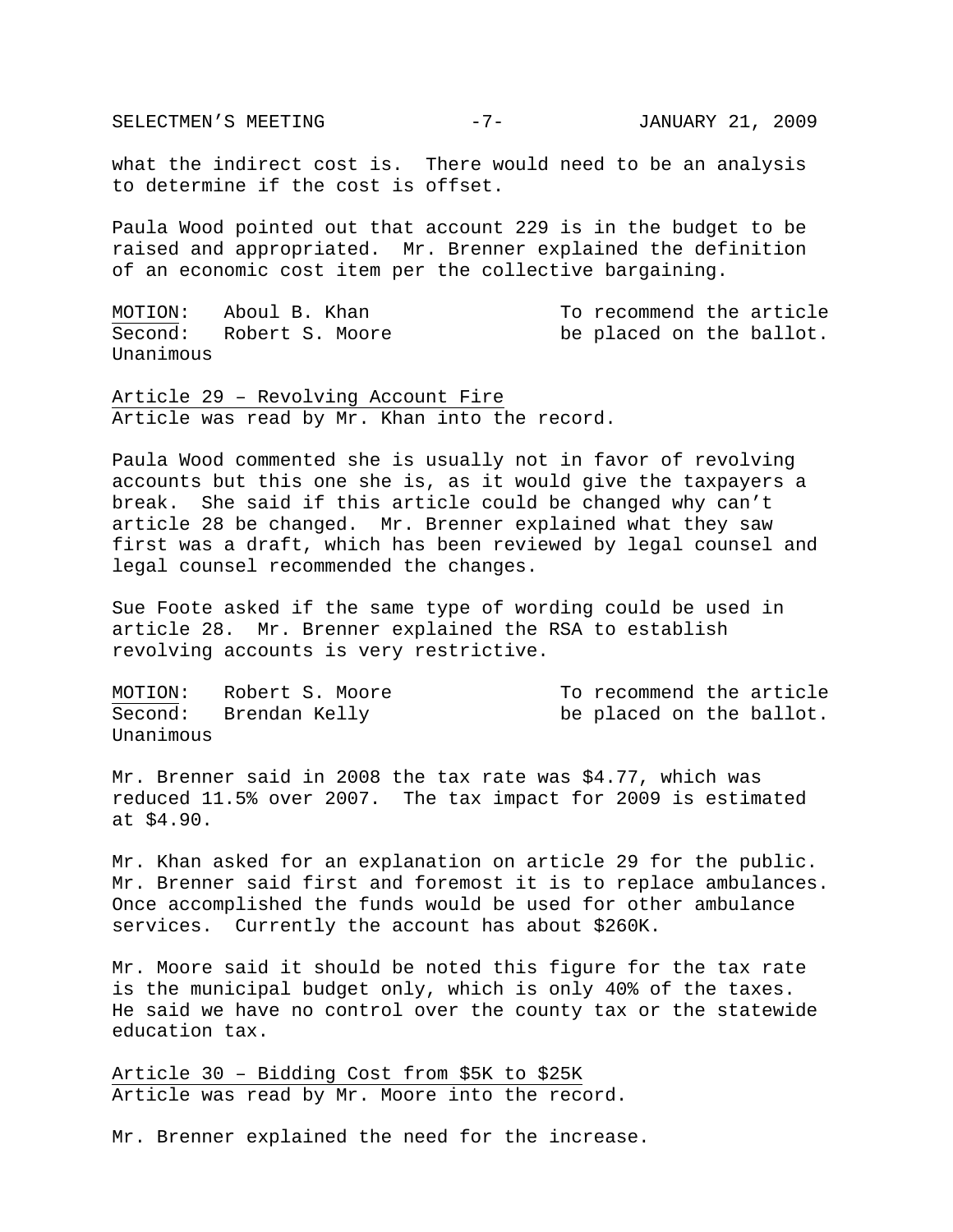SELECTMEN'S MEETING  $-8-$  JANUARY 21, 2009 Paula Wood said when this was done originally it was a safeguard so things were done appropriately. How can the voters be sure the process is done correctly? Mr. Brenner said the Town would go through a competitive process to get the lowest price. Paula Wood said she is not insinuating anything with this board or Town Managers she just thinks it is a large increase. MOTION: Brendan Kelly To recommend the article Second: Aboul B. Khan be placed on the ballot. Unanimous Board took a 5-minute break at 12:00PM. Board reconvened at 12:09PM. Article 31 – Deed Restrictions Article was read by Mr. Kelly into the record. Sue Foote said the Town owns all parcels affected. MOTION: Aboul B. Khan To accept the article to Second: Robert S. Moore be placed on the ballot. Unanimous Article 32 – Citizens Petition Elderly Exemption Article was read by Mr. Khan into the record. MOTION: Robert S. Moore To accept the article to Second: Brendan Kelly be placed on the ballot. Unanimous Don Hawkins said the net income is not a term used so how would it be determined. He said it should be looked at with impact fees. MOTION: Robert S. Moore To include as written by Second: Brendan Kelly the petitioner. Unanimous Article 33 – Citizens Petition Cross Beach Article was read by Mr. Moore into the record. MOTION: Brendan Kelly To include as written by Second: Robert S. Moore the petitioner on the Unanimous ballot. Article 34 – Citizens Petition Rec Commission Article was read by Mr. Kelly into the record.